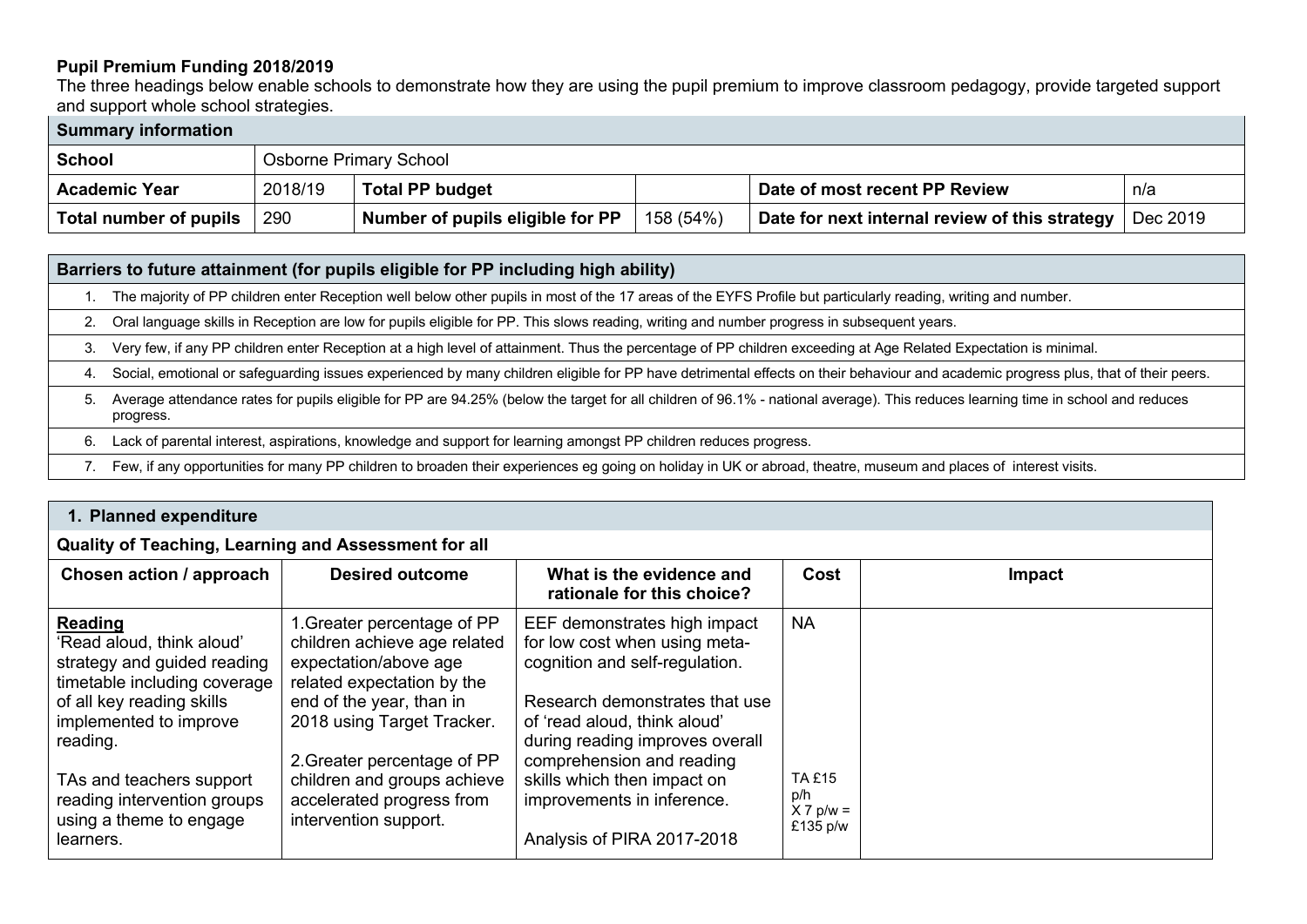| Purchase of books for book<br>corners in classes to<br>promote love of reading.<br>Additional 1:1 reading with<br>PP pupils who are not<br>making good progress.<br>Prescribed fluency based<br>reading intervention (echo<br>reading) for pupils working<br>just below ARE.<br>Prescribed AMA reading<br>interventions (to be 50% PP<br>pupils) linked to high quality<br>text. |                                                                                      | showed that inference is a<br>weakness for PP pupils in<br>reading.<br>Teacher assessment on TT also<br>revealed that reading fluency<br>was a weakness for PP pupils<br>across the school.<br>Analysis of reading interest<br>survey of PP pupils revealed<br>certain trends in types of texts<br>they enjoy reading.<br>Small group interventions with<br>highly qualified staff have been<br>shown to be effective, as<br>discussed in reliable evidence<br>sources such as Visible Learning<br>by John Hattie. In 2018, PP<br>HA/AMA pupils made more<br>accelerated progress in<br>reading/writing interventions<br>than non-PP pupils.<br>Hertfordshire schools data<br>showed that 60% of pupils who<br>participated in 'echo reading'<br>fluency intervention and who<br>were working below national<br>expectations, then went on to<br>achieve ARE in KS2. | $NA -$<br>grant<br><b>TA £15</b><br>$p/h \times 3$<br>$pw =$<br>£45pw<br><b>TA £15</b><br>$p/h \times 6$<br>$pw =$<br>£90pw<br><b>TA £15</b><br>$p/h \times 6$<br>$pw =$<br>£90pw |  |
|----------------------------------------------------------------------------------------------------------------------------------------------------------------------------------------------------------------------------------------------------------------------------------------------------------------------------------------------------------------------------------|--------------------------------------------------------------------------------------|----------------------------------------------------------------------------------------------------------------------------------------------------------------------------------------------------------------------------------------------------------------------------------------------------------------------------------------------------------------------------------------------------------------------------------------------------------------------------------------------------------------------------------------------------------------------------------------------------------------------------------------------------------------------------------------------------------------------------------------------------------------------------------------------------------------------------------------------------------------------|-----------------------------------------------------------------------------------------------------------------------------------------------------------------------------------|--|
| <b>Maths</b><br>Use of White Rose maths                                                                                                                                                                                                                                                                                                                                          | 1. Greater percentage of PP<br>children achieve age related<br>expectation/above age | EEF demonstrates high impact<br>for low cost when using meta-<br>cognition and self-regulation.                                                                                                                                                                                                                                                                                                                                                                                                                                                                                                                                                                                                                                                                                                                                                                      | <b>NA</b>                                                                                                                                                                         |  |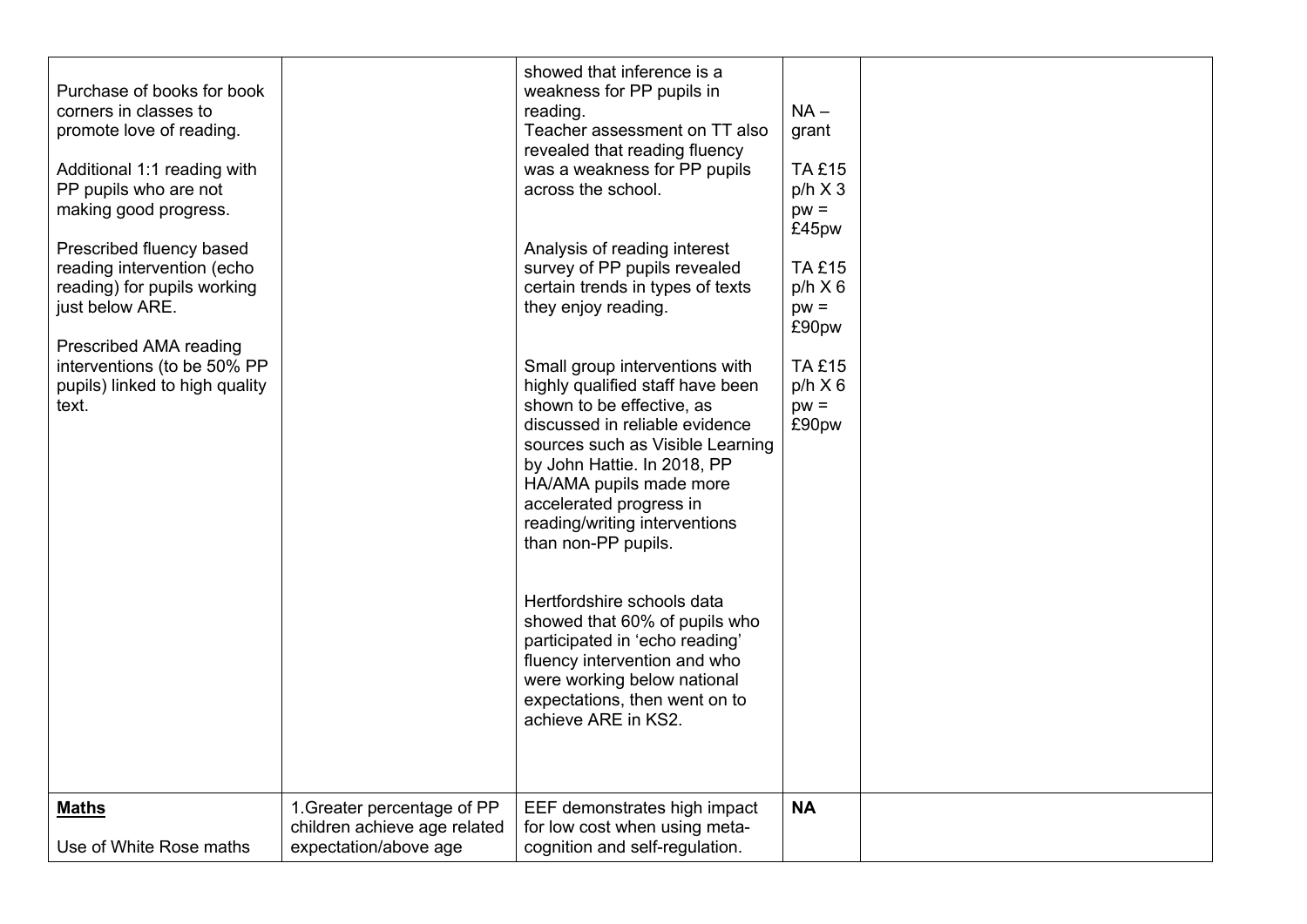| planning documents to<br>ensure an effective<br>sequence of teaching and<br>learning as well as<br>challenge.<br>Maths catch up sessions<br>daily to quickly intervene<br>with struggling learners.<br>Maths fluency sessions daily<br>to improve fluency.<br><b>Prescribed AMA maths</b><br>intervention.<br>Additional, AHT support in<br>classes with lower PP<br>attainment - Y3 and Y4. | related expectation by the<br>end of the year, than in<br>2018 using Target Tracker.<br>2. Greater percentage of PP<br>children and groups achieve<br>accelerated progress from<br>intervention support.<br>3. School maths progress<br>score improves from -6.3                                                                                           | Data shows that for PP pupils,<br>fluency of number facts is an<br>issue. In Y6 SATs 2018, PP<br>pupils achieved less in arithmetic<br>than in reasoning demonstrating<br>non-fluent number facts. This is<br>a trend shown for PP pupils<br>across the school.                                                                                                                                                                                                                                    | <b>NA</b><br><b>NA</b><br>Teacher:<br>£30 p/h<br>X 2 5hours<br>$p/w = £300$<br>p/w              |  |
|----------------------------------------------------------------------------------------------------------------------------------------------------------------------------------------------------------------------------------------------------------------------------------------------------------------------------------------------------------------------------------------------|------------------------------------------------------------------------------------------------------------------------------------------------------------------------------------------------------------------------------------------------------------------------------------------------------------------------------------------------------------|----------------------------------------------------------------------------------------------------------------------------------------------------------------------------------------------------------------------------------------------------------------------------------------------------------------------------------------------------------------------------------------------------------------------------------------------------------------------------------------------------|-------------------------------------------------------------------------------------------------|--|
| <b>Writing</b><br>Use of colourful grammar<br>word banks in blue, red and<br>yellow writes to embed use<br>of high level of language<br>and include spelling patterns<br>within.<br><b>Prescribed AMA writing</b><br>intervention linked to<br>reading of high quality text.<br>Use of guidelines for neater<br>presentation - books<br>purchased.<br>Allocated GaPS time in the             | 1. Greater percentage of PP<br>children achieve age related<br>expectation/above age<br>related expectation by the<br>end of the year, than in<br>2018 using Target Tracker.<br>2. Greater percentage of PP<br>children and groups achieve<br>accelerated progress from<br>intervention support.<br>3. School writing progress<br>score improves from -2.8 | Analysis of KS1 and KS2 writing<br>through moderation in Summer<br>2018 identified that level of<br>language and use of all spelling<br>patterns was an issue for pupils<br>in achieving ARE/GDS.<br>% of PP achieving GDS in<br>writing is low.<br>Small group interventions with<br>highly qualified staff have been<br>shown to be effective, as<br>discussed in reliable evidence<br>sources such as Visible Learning<br>by John Hattie.<br>In 2018, PP HA/AMA pupils<br>made more accelerated | <b>NA</b><br><b>NA</b><br><b>NA</b><br>Teacher:<br>£30 p/h<br>X 2 5hours<br>$p/w = £300$<br>p/w |  |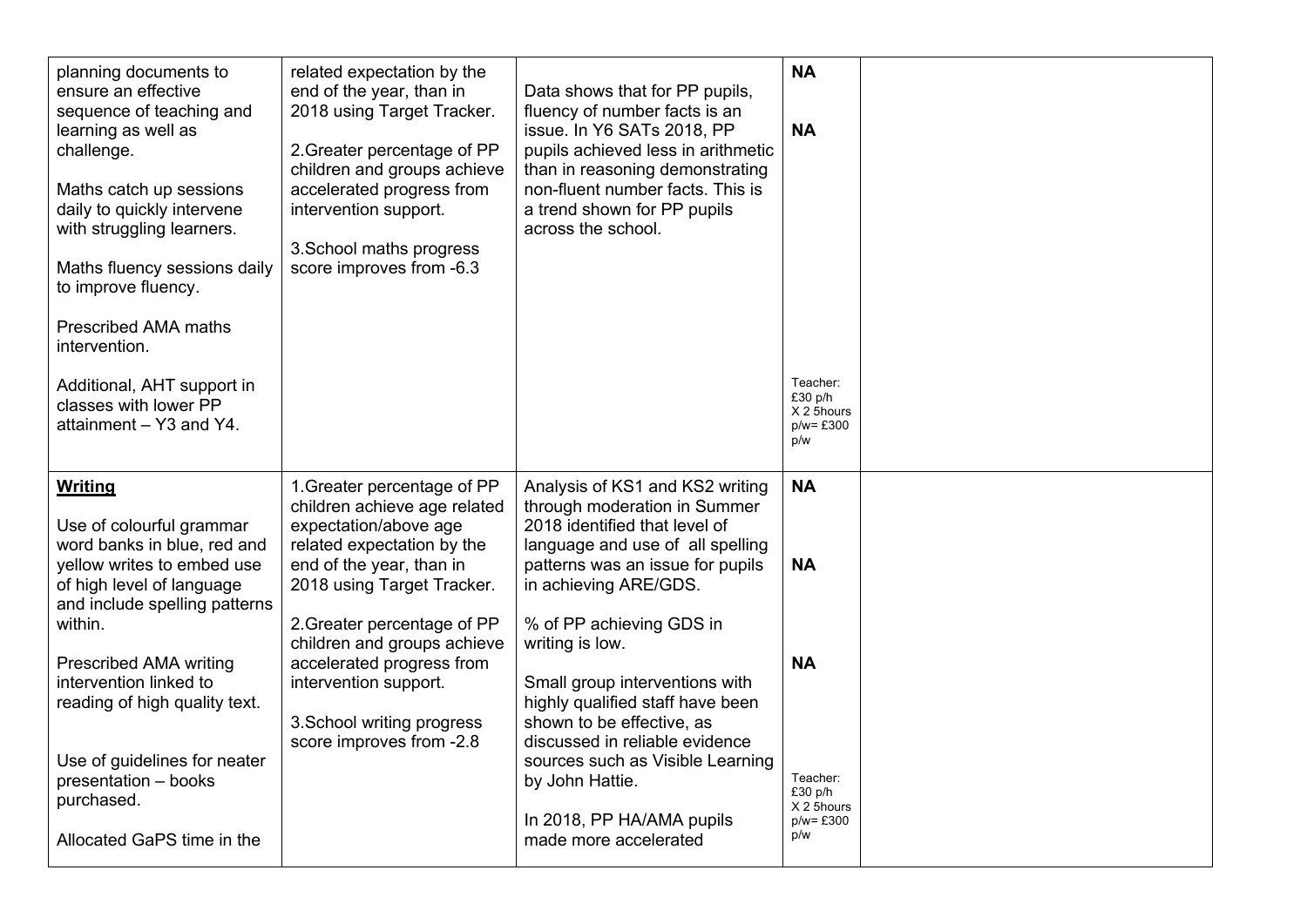| timetable to ensure<br>coverage of spelling<br>patterns in KS2. Use of<br>grammar skills in cross<br>curricular writing.<br>Additional, AHT support in<br>classes with lower PP<br>attainment - Y3 and Y4.                                                                                                                                                                                                                                                                                            |                                                                                                                                                                                                                               | progress in reading/writing<br>interventions than non-PP<br>pupils.                                                                                                                                                                                                                                                                               |                                                                                             |  |
|-------------------------------------------------------------------------------------------------------------------------------------------------------------------------------------------------------------------------------------------------------------------------------------------------------------------------------------------------------------------------------------------------------------------------------------------------------------------------------------------------------|-------------------------------------------------------------------------------------------------------------------------------------------------------------------------------------------------------------------------------|---------------------------------------------------------------------------------------------------------------------------------------------------------------------------------------------------------------------------------------------------------------------------------------------------------------------------------------------------|---------------------------------------------------------------------------------------------|--|
| <b>Phonics</b><br>Phonics is taught by<br>teachers and TA's in distinct<br>Letters and Sounds Phase<br>groups from Reception to<br>Y2.<br>Phonics lead to have<br>release time of 1.5 hours<br>weekly to ensure planning<br>and assessment meet<br>individual needs of the<br>children and training of staff<br>where needed.<br>Phonics sounds to be linked<br>to MTP for literacy to ensure<br>coverage in whole class<br>learning. Phonics gaps to be<br>covered in modelled and<br>guided writes. | Equal national figure for all<br>Y1 children in 2019 and<br>improve 2018 figure for PP<br>children in Y1.<br>Equal national figure in 2019<br>for all Y2 children and<br>lessen gap for PP children<br>in Y2 to less than 5%. | As evidenced on ASP 2017; The<br>percentage of pupils achieving<br>the expected standard in<br>phonics, remained stable at<br>77%.<br>97% of Y2 children and 94% of<br>PP have achieved expected<br>standard in school (better than<br>school 2016 figure and<br>exceeding national figure.)<br>In 2018, the phonics Y1 figure<br>dropped to 34%. | <b>NA</b><br><b>PL</b><br>cover<br>Teacher:<br>£30 p/h<br>$1.5 p/w =$<br>45p/w<br><b>NA</b> |  |
| Targeted children given an<br>individualised ICT learning<br>Plan to complete at home or<br>in Lunchtime Club with TA<br>Software (eg Mathletics,<br>Reading Eggs,                                                                                                                                                                                                                                                                                                                                    | Children improve targeted<br>basic skills in reading,<br>grammar, spelling and<br>maths improving progress<br>and self esteem                                                                                                 | EEF demonstrates moderate<br>impact for moderate cost when<br>using IT. Has proved effective<br>with our children.                                                                                                                                                                                                                                |                                                                                             |  |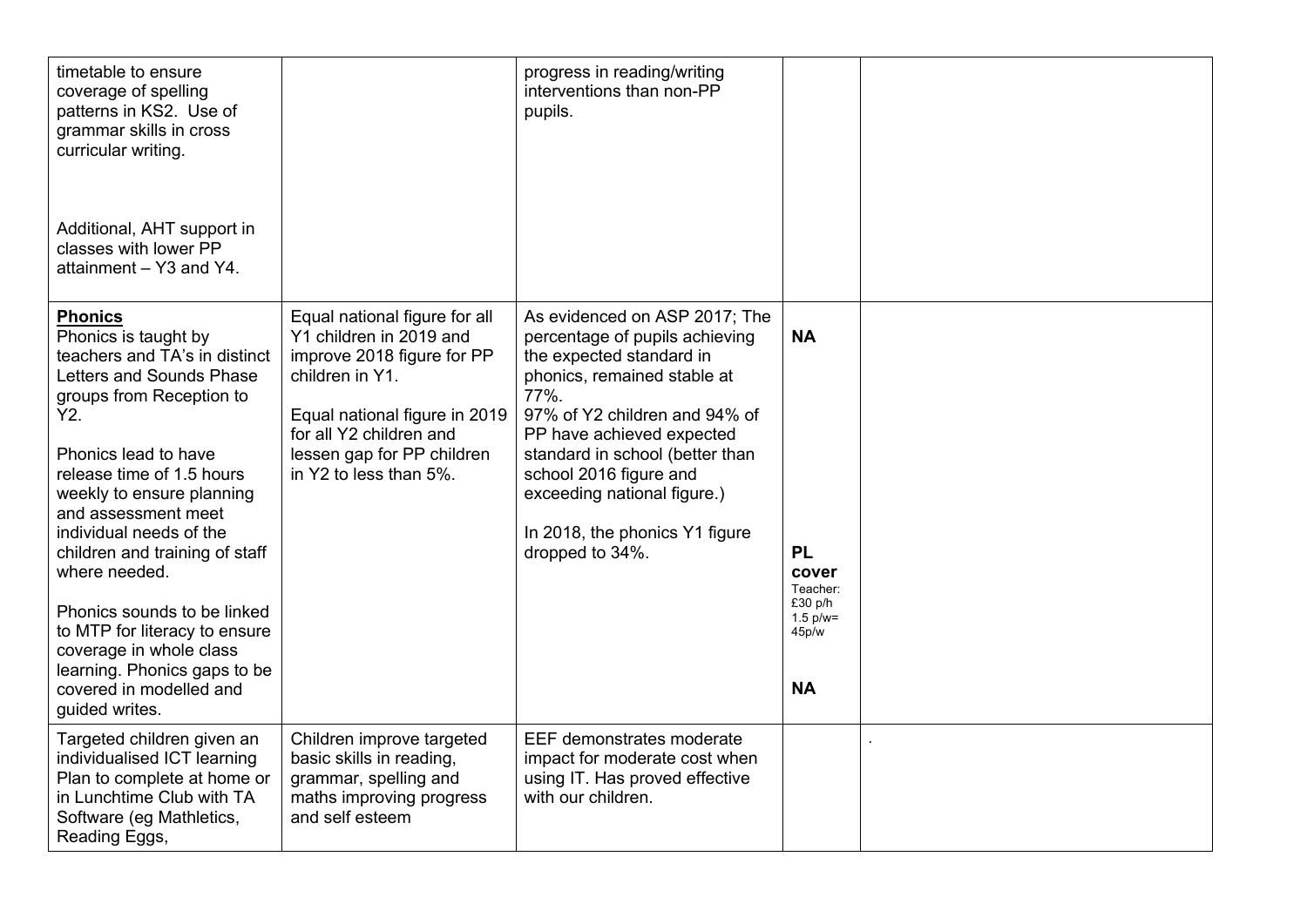| Spellodrome)                                                                                                                                                                                                                                                                                                                                                                                                                                                                                                                                                                                                                                         |                                                                                                                                                                                                                                                                                                                                                                                                                                                                     |                                                                                                                                                                                                                                                                                                                                                                                                                                                                                                                                                                                                                                                                                                                                                                                                                                        |                                                                       |                                                                          |        |
|------------------------------------------------------------------------------------------------------------------------------------------------------------------------------------------------------------------------------------------------------------------------------------------------------------------------------------------------------------------------------------------------------------------------------------------------------------------------------------------------------------------------------------------------------------------------------------------------------------------------------------------------------|---------------------------------------------------------------------------------------------------------------------------------------------------------------------------------------------------------------------------------------------------------------------------------------------------------------------------------------------------------------------------------------------------------------------------------------------------------------------|----------------------------------------------------------------------------------------------------------------------------------------------------------------------------------------------------------------------------------------------------------------------------------------------------------------------------------------------------------------------------------------------------------------------------------------------------------------------------------------------------------------------------------------------------------------------------------------------------------------------------------------------------------------------------------------------------------------------------------------------------------------------------------------------------------------------------------------|-----------------------------------------------------------------------|--------------------------------------------------------------------------|--------|
| Maintain all teaching to be<br>at least good, resulting in<br>more than expected<br>progress using the Quality<br>Framework for Learning and<br>Teaching as a Performance<br>Management tool for<br>teachers and TA's including<br>joint practice development.<br>Reviewing progress in<br>books for PP and non PP<br>children, half termly.<br>Complete PP specific pupil<br>questionnaires to explore<br>preferred learning<br>strategies/styles.<br>Additional, AHT support in<br>class with targeted year<br>groups.<br>Additional experienced<br><b>Teaching Assistant support</b><br>for specific targeted children<br>in intervention groups. | 1. Higher percentage of<br>children working at Age<br>Related Expectation (s or s+<br>on Target Tracker) in June<br>2019 than in 2018.<br>Improve maths, reading and<br>writing progress for PP, non<br>PP and higher attaining<br>children in KS2 and KS1.<br>Increase percentage of<br>disadvantaged KS1 and<br>KS2 children achieving Age<br>Related Expectation.<br>Close the gap within school<br>and to national average<br>between PP and non PP<br>children | Small group interventions with<br>highly qualified staff have been<br>shown to be effective, as<br>discussed in reliable evidence<br>sources such as Visible Learning<br>by John Hattie.<br>Last year, PP pupil progress was<br>evenly matched to all pupils in all<br>subjects in Y1 and Y3; in<br>Reading and Writing in Y2 and<br>Y4; in maths and writing in Y5; in<br>maths in Y6.<br>In intervention, PP accelerated<br>progress was evenly matched to<br>non-PP pupils. Inadequate<br>progress for PP pupils had been<br>reduced from 8% to 2%<br>compared to Sum 2017.<br><b>EEF</b> demonstrates:<br>high impact for low cost when<br>using meta-cognition and self-<br>regulation;<br>moderate impact for very low<br>cost when using<br>collaborative learning and<br>high impact for very low cost<br>when using feedback. | JPD<br>cover:<br>NΑ<br>TA:<br>p/w                                     | £200 p/d<br>£26,000<br>Teacher:<br>£30 p/h<br>X 2 5hours<br>$p/w = £300$ |        |
| Personal, Development, Behaviour and Welfare                                                                                                                                                                                                                                                                                                                                                                                                                                                                                                                                                                                                         |                                                                                                                                                                                                                                                                                                                                                                                                                                                                     |                                                                                                                                                                                                                                                                                                                                                                                                                                                                                                                                                                                                                                                                                                                                                                                                                                        |                                                                       |                                                                          |        |
| <b>Chosen action / approach</b>                                                                                                                                                                                                                                                                                                                                                                                                                                                                                                                                                                                                                      | <b>Desired outcome</b>                                                                                                                                                                                                                                                                                                                                                                                                                                              | What is the evidence and<br>rationale for this choice?                                                                                                                                                                                                                                                                                                                                                                                                                                                                                                                                                                                                                                                                                                                                                                                 | Cost                                                                  |                                                                          | Impact |
| <b>Achievement for All</b><br>structured conversations<br>with parents of AMA, SEN<br>and PP children.                                                                                                                                                                                                                                                                                                                                                                                                                                                                                                                                               | Improve behaviour, learning<br>and progress for the<br>children.                                                                                                                                                                                                                                                                                                                                                                                                    | Well evidenced that children<br>cannot learn effectively<br>unless they are emotionally<br>secure.                                                                                                                                                                                                                                                                                                                                                                                                                                                                                                                                                                                                                                                                                                                                     | <b>AFA</b><br>cover 7 x<br>$\frac{1}{2}$ day:<br>£750 per<br>$term =$ |                                                                          |        |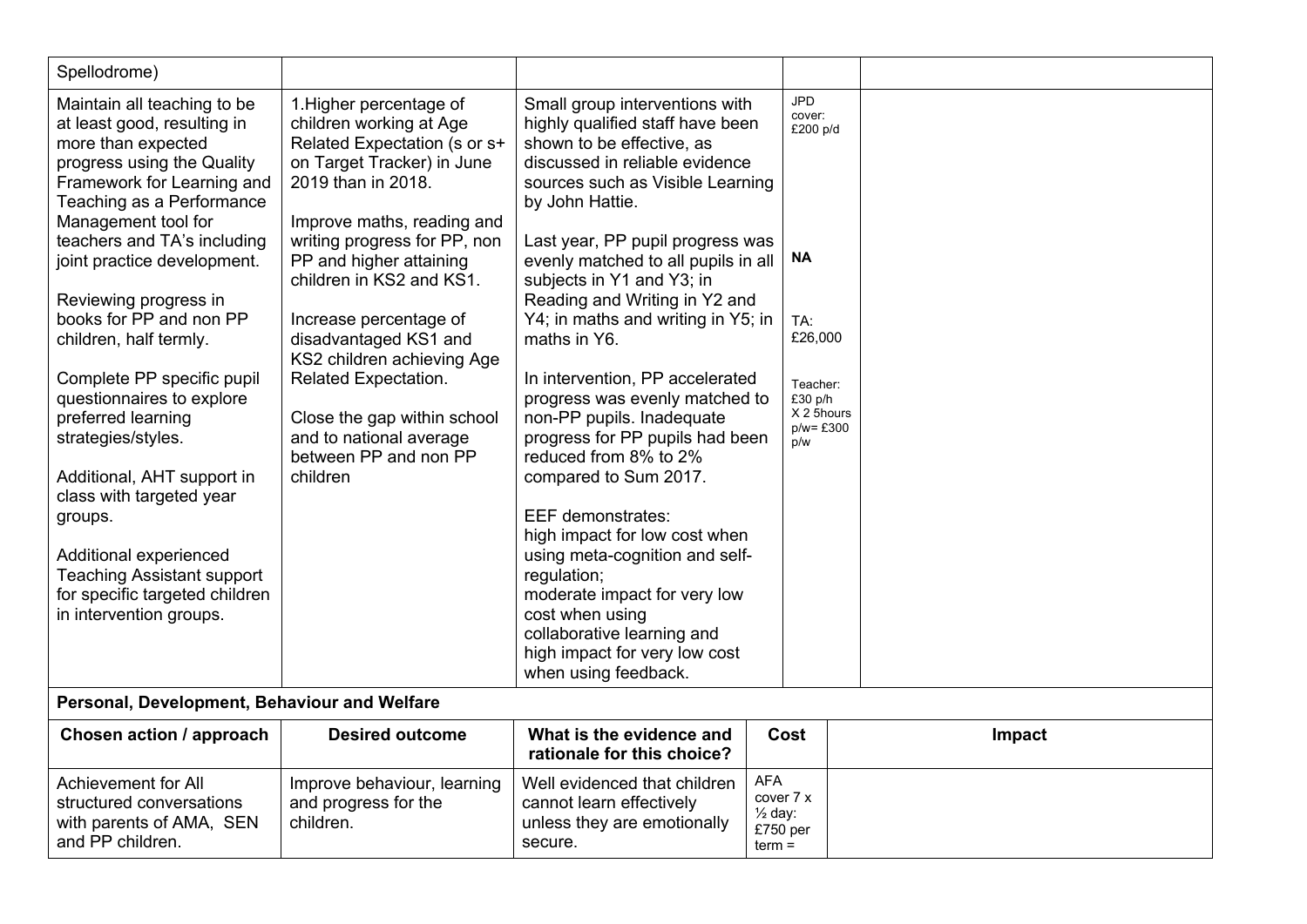| AFA families to receive<br>resources to take home to<br>support with learning.                                                                                                                                                                                                                                                                                | Build productive, supportive<br>relationships with parents.<br>Improve self-confidence and<br>use of personalised learning<br>strategies for both children<br>and parents.                                                                                                                                                                               | In 2018, AfA pupils made an<br>average of 48% accelerated<br>progress in reading, 40% in<br>writing and 45% in maths.                                                                                                                                                                                                                        | £2250 p<br>Photoco<br>pying:<br>£30                                                             |  |
|---------------------------------------------------------------------------------------------------------------------------------------------------------------------------------------------------------------------------------------------------------------------------------------------------------------------------------------------------------------|----------------------------------------------------------------------------------------------------------------------------------------------------------------------------------------------------------------------------------------------------------------------------------------------------------------------------------------------------------|----------------------------------------------------------------------------------------------------------------------------------------------------------------------------------------------------------------------------------------------------------------------------------------------------------------------------------------------|-------------------------------------------------------------------------------------------------|--|
| Parent lesson observations<br>and workshops to engage<br>parents and provide<br>information on ways of<br>supporting learning.<br>Parent pack with resources<br>to be used at home to<br>support in maths and<br>reading.<br>Library to be open after<br>school to allow parents to<br>support children with<br>reading and homework (ICT<br>to be available) | Improve parents' knowledge<br>of the curriculum so they are<br>better able to support pupils<br>at home.<br>Increase progress of PP<br>pupils in reading, writing<br>and maths.                                                                                                                                                                          | <b>EEF</b> demonstrates<br>moderate impact for<br>moderate cost when<br>employing parental<br>involvement.                                                                                                                                                                                                                                   | <b>NA</b><br>Photoco<br>pying:<br>£100<br><b>TA 15</b><br>$p/h \times 2$<br>$p/w =$<br>£30 p/w. |  |
| Learning Mentor (LM)<br>Pastoral Manager (PM)<br><b>Educational Psychologist</b><br><b>Student Support Services</b><br>(EP)<br><b>Pupil Support Services</b><br><b>Malaci Counselling</b><br>PATHS PHSE scheme to<br>enable the most vulnerable<br>pupils to articulate concerns                                                                              | Increase children's and<br>parents resilience to set-<br>backs, recognise and<br>believe in their strengths<br>and have a sense of self-<br>worth<br>PATHS scheme results in<br>school being able to direct<br>immediate support and<br>prevent harm to vulnerable<br>pupils and increase their<br>capacity to make progress.<br>Build strong productive | School data evidenced in<br>Inclusion Meetings that over<br>50% children make<br>accelerated progress when<br>receiving targeted support<br>from LM, PSA and EP.<br><b>Evidence from Marvellous Me</b><br>showed there was 53%<br>increase in positives given.<br>In Spring 61% parents were<br>engaged with MM. This is now<br>in the 70%s. | LM:<br>£31,426<br>PM:<br>£35,968<br>EP:<br>£2,238<br>Malachi:<br>Marvellou                      |  |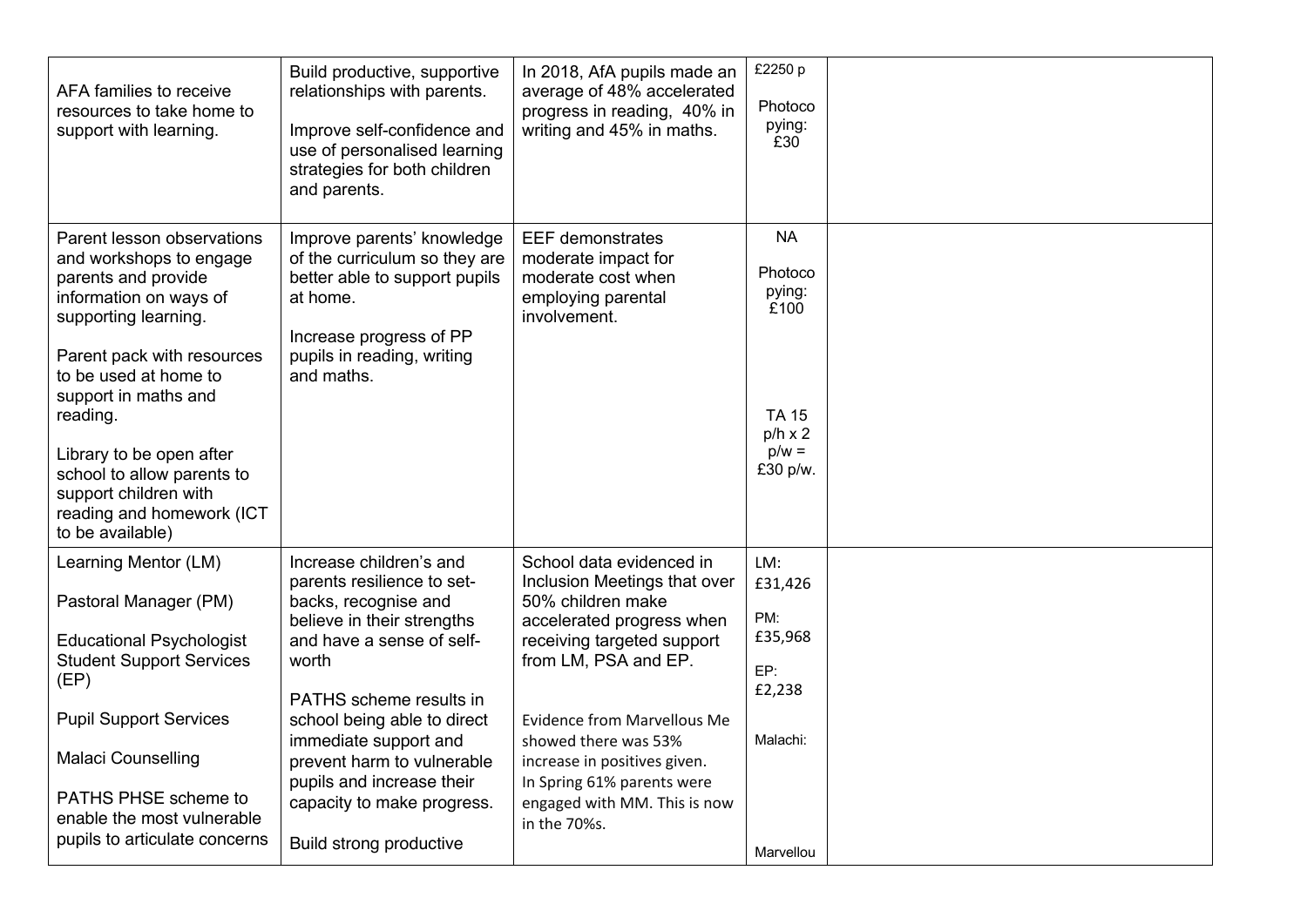| and fears.<br>Marvellous Me to be used<br>across school to promote<br>self-esteem and parental<br>engagement.<br>Embed the Thrive Approach<br>to provide effective ways to<br>support the learning of the<br>less engaged pupils. | relationships, increase self -<br>confidence and self -<br>evaluation of areas for<br>development. | Welfare survey found that<br>Majority of children feel safe<br>at home and school and are<br>happy at school.<br>Majority of children feel their<br>efforts are valued and are<br>happy the way they look and<br>are.<br>Majority of children care about<br>other children's feelings, try<br>hard, know it's ok to make<br>mistakes and feel that a<br>career/higher education is<br>important. | s Me:<br>£608.60<br>Thrive:<br>£1432.23     |  |
|-----------------------------------------------------------------------------------------------------------------------------------------------------------------------------------------------------------------------------------|----------------------------------------------------------------------------------------------------|--------------------------------------------------------------------------------------------------------------------------------------------------------------------------------------------------------------------------------------------------------------------------------------------------------------------------------------------------------------------------------------------------|---------------------------------------------|--|
| Provide broader<br>experiences to engage &<br>motivate children in their<br>learning and promote well-<br>being.                                                                                                                  | Increase attendance,<br>reduce persistent<br>absenteeism and improve<br>punctuality.               | NfER briefing for school<br>leaders identifies<br>addressing attendance as a<br>key step to improving<br>progress and attainment.                                                                                                                                                                                                                                                                | Visits:<br>£4,000                           |  |
| Use PP money to subsidise<br>visits and residential.<br>Attendance tea parties,<br>tokens and shop.                                                                                                                               |                                                                                                    | The gap between % PP<br>pupils and % all pupil<br>attendance narrowed last<br>year evidencing the impact<br>of tea parties, tokens and<br>shop.                                                                                                                                                                                                                                                  | Attendance<br>shop/Tea<br>parties:<br>£1800 |  |
| Reduced residential fees for<br>attendance above given %.<br>Attendance officer and lead                                                                                                                                          |                                                                                                    | HMI commented that<br>attendance had risen due to<br>engaging curriculum.                                                                                                                                                                                                                                                                                                                        |                                             |  |
| to intervene with persistent<br>absence of PP pupils at<br>earlier stage.                                                                                                                                                         |                                                                                                    | School evidence (SMSC<br>Audit) demonstrates<br>children enjoy visits and<br>always want more.                                                                                                                                                                                                                                                                                                   |                                             |  |
| PP pupils with low<br>attendance on<br>Thursday/Friday to be<br>offered place in Friday                                                                                                                                           |                                                                                                    |                                                                                                                                                                                                                                                                                                                                                                                                  |                                             |  |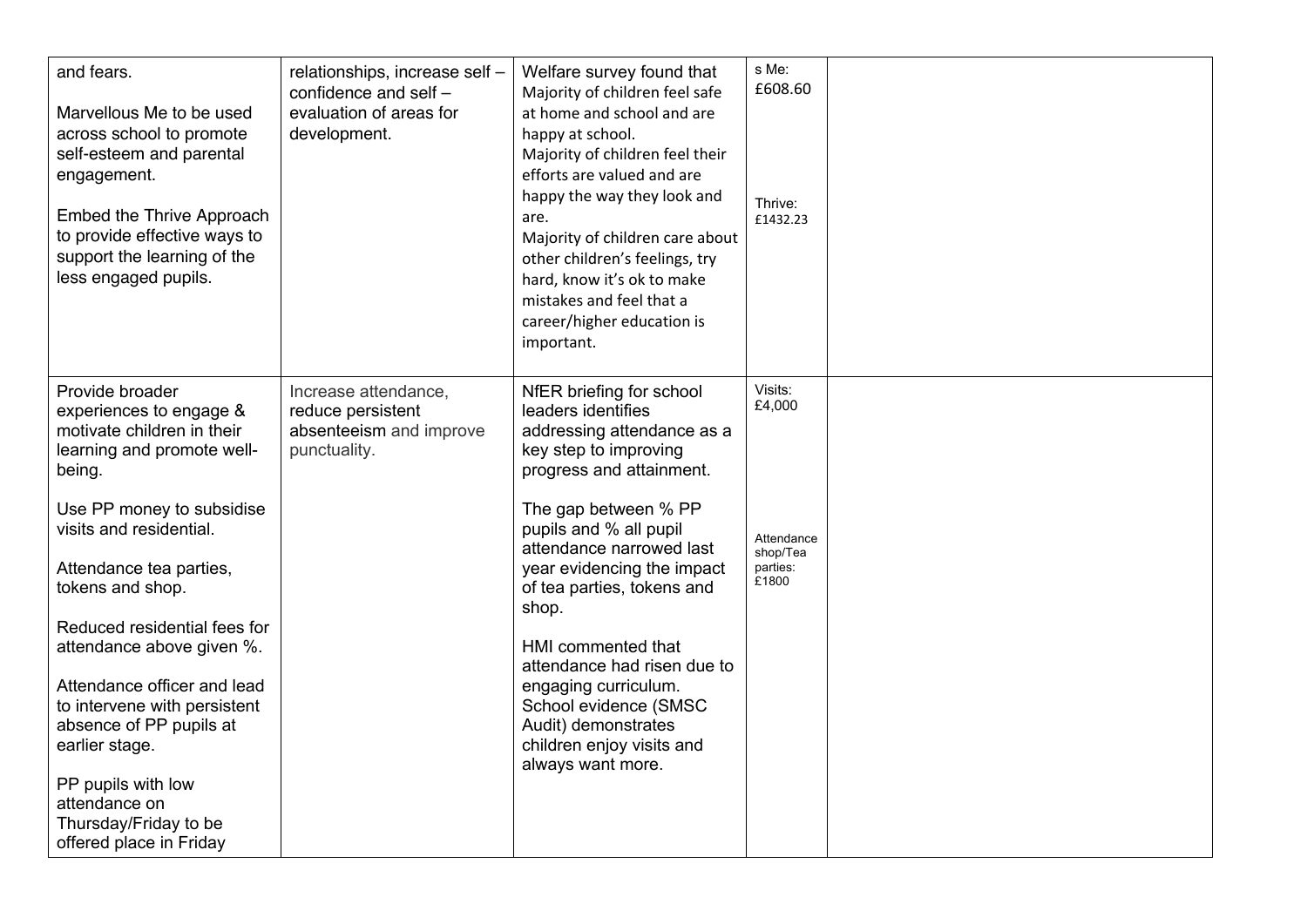| afternoon club.                                                                                                                                               |                                                                                                                                                                   |                                                                                                                                                                                                                                                                                                       |                     |        |
|---------------------------------------------------------------------------------------------------------------------------------------------------------------|-------------------------------------------------------------------------------------------------------------------------------------------------------------------|-------------------------------------------------------------------------------------------------------------------------------------------------------------------------------------------------------------------------------------------------------------------------------------------------------|---------------------|--------|
| PPG HA pupils to<br>participate in the Brilliant<br>Club - university led<br>learning programme.                                                              | Improve the aspirations of<br>PP pupils and therefore<br>increase accelerated<br>progress.                                                                        | 2018 data shows there is an<br>entrenched link between<br>household income and educational<br>success. Pupils from<br>low-income backgrounds are far<br>less likely than their wealthier<br>peers to attain five good GCSE<br>grades, progress<br>to higher education or secure a<br>high-income job. | £1800               |        |
| Electronic recording of<br>behaviour incidents on<br>Progresso. Sharing of<br>weekly print outs with<br>parents.                                              | Improve behaviour of<br>targeted children.<br>Understand and effectively<br>support the emotional<br>developmental needs<br>signalled by children's<br>behaviour. | <b>EEF</b> demonstrates<br>moderate impact for<br>moderate cost when using<br>behaviour interventions or<br>social and emotional<br>learning.<br>Negatives reduced by 35%<br>in Summer 2018 compared<br>to Summer 2017.                                                                               | Progresso:<br>£1930 |        |
| The Effectiveness of Early Years Provision                                                                                                                    |                                                                                                                                                                   |                                                                                                                                                                                                                                                                                                       |                     |        |
| <b>Chosen action / approach</b>                                                                                                                               | <b>Desired outcome</b>                                                                                                                                            | What is the evidence and<br>rationale for this choice?                                                                                                                                                                                                                                                | Cost                | Impact |
| Assess and provide support<br>for children to increase their<br>level of speaking and<br>listening using<br>WELLCOMM.                                         | Increased attainment and<br>progress for PP, non - PP<br>and high attaining children<br>on EYFS profile, particularly<br>in reading, writing and<br>number.       | <b>EEF</b> demonstrates<br>moderate impact for very<br>low cost when using oral<br>language interventions.                                                                                                                                                                                            |                     |        |
| Provide an outdoor area<br>with resources to support<br>fine motor skills and<br>opportunities to write.<br>Provide fine motor skill<br>packs and pencils for | Improve WELLCOMM<br>scores from baseline.<br>Improve BPVS scores to<br>more than chronological<br>age.                                                            | Baseline results 2018 show<br>that only 29% of PP pupils<br>in reception are working at<br>the correct stage of<br>WELCOMM for their age<br>demonstrating that 71%<br>have a low level of speech                                                                                                      | £7991.30<br>£50     |        |